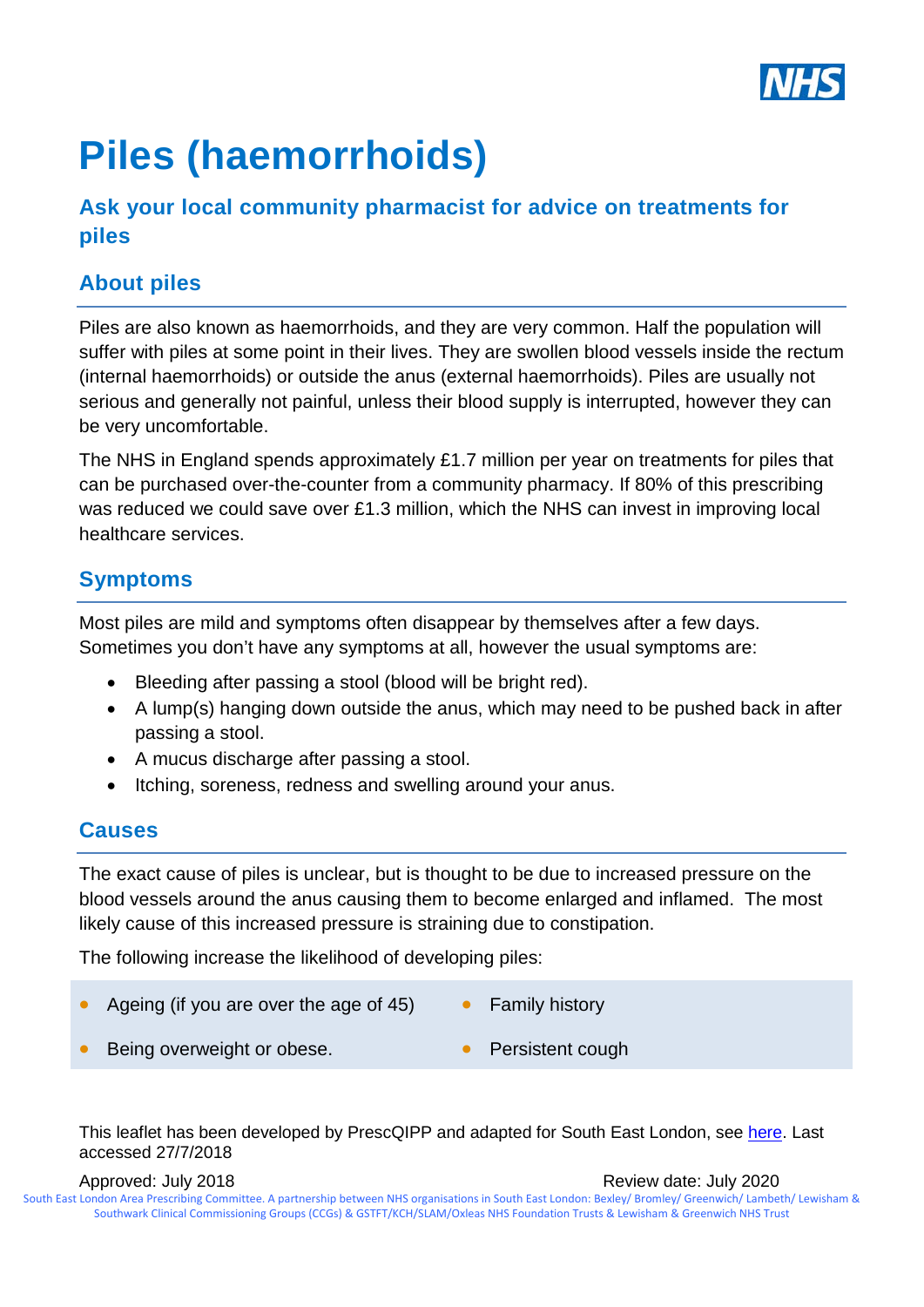

- 
- 
- 

### **What can I do to help?**

Often symptoms will improve after a few days by themselves. If piles occur during pregnancy these will often get better after the baby is born. There are over-the-counter treatments available and lifestyle changes that will help reduce the pressure on the blood vessels of the anus. These can reduce the likelihood of getting piles or reduce the risk of them returning.

#### • **Increase fibre in your diet**

Improve constipation or reduce the risk of developing constipation by increasing the fibre content of your diet. Eat more fruit, vegetables, wholegrains, seeds, nuts and oats.

#### • **Drink plenty of fluids**

Reduce your intake of caffeine and alcohol and increase the amount of fluid you drink. In particular drink more water.

#### • **Go to the toilet when you need to:**

Empty your bowels when you feel the urge to go to the toilet as if not, stools can become dry and hard. This will make you strain and increases the pressure on the blood vessels. Try to avoid straining when using the toilet. If you have piles the use of moist toilet wipes instead of tissue will cause less discomfort and you should pat instead of wiping.

#### • **Some medications can cause constipation:**

Avoid medications that can cause constipation; for example pain relief which contains codeine (or dihydrocodeine, or similar medicines). However, paracetamol is safe to take and might help if you are in pain with your piles.

#### • **Lose weight**

If you are overweight or obese then losing weight will decrease the pressure on the blood vessels of the anus and reduce the chances of developing piles.

#### • **Increase your exercise levels**

This leaflet has been developed by PrescQIPP and adapted for South East London, see [here.](https://www.prescqipp.info/component/jdownloads/send/148-self-care-haemorrhoid-treatments/1775-b91-piles-pil) Last accessed 27/7/2018

- **Pregnancy Repeated vomiting**
- **Constipation Constitution Lifting heavy objects**
- **•** Sitting down or standing for long periods of Prolonged diarrhoea **•** Sitting down or standing for long periods of time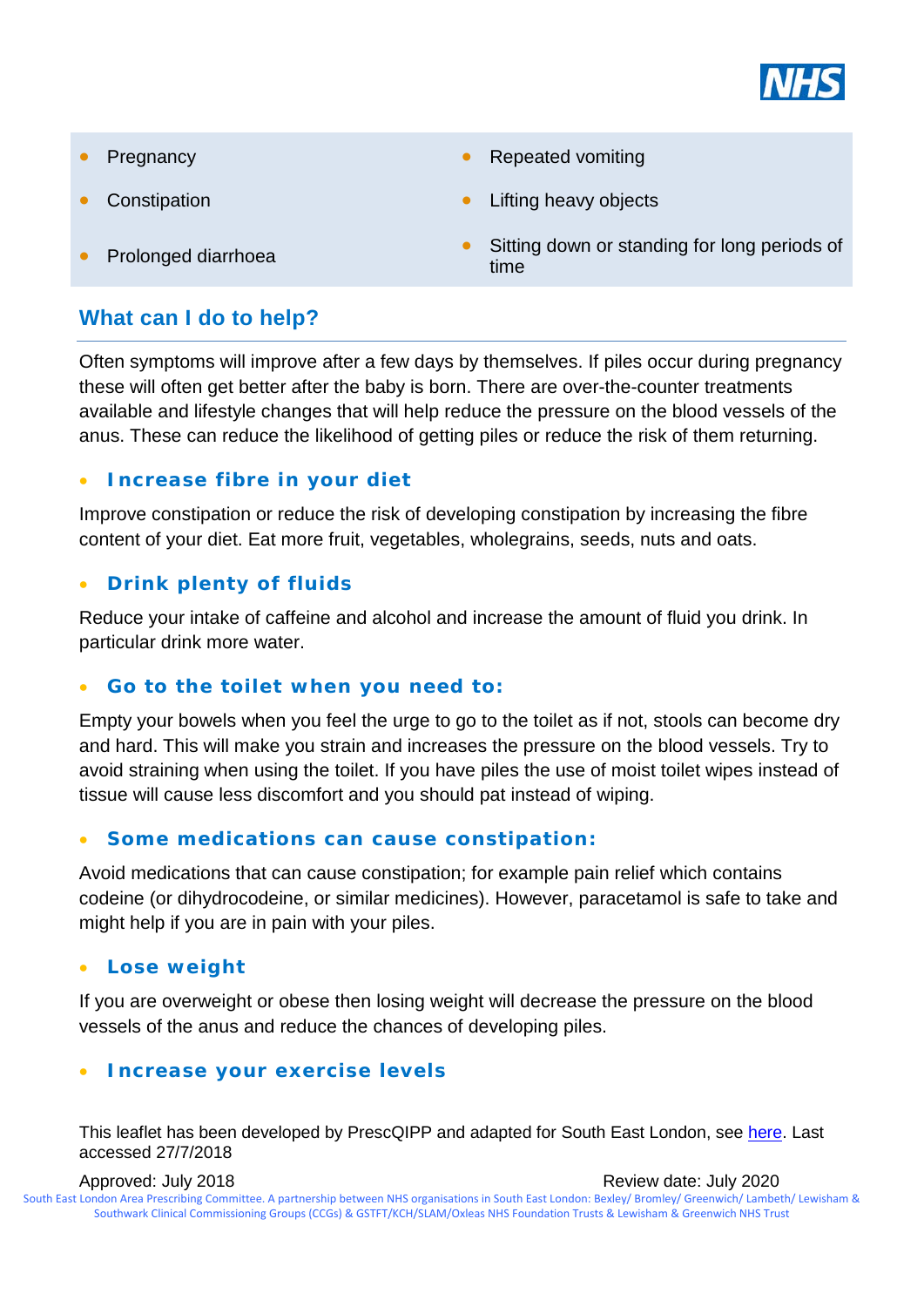

This will help you lose weight, get fit, reduce blood pressure and reduce the chances of developing piles.

### • **Non-pharmacological help**

If you have piles a warm bath can help to soothe them and a cold compress can help to shrink them. Try not to stand or sit for long periods of time.

### • **Simple over-the-counter treatments**

Topical medications (creams, ointments and suppositories) are applied directly to the piles to ease symptoms, improve discomfort and itching. They contain a mixture of ingredients:

- Allantoin, zinc oxide or balsam of peru can help to soothe the discomfort of piles.
- Astringents such as witch hazel or bismuth subgallate help to relieve irritation and inflammation.
- Local anaesthetics, for example lidocaine or benzocaine alleviate pain, burning and itching, however they can make the skin more sensitive so should only be used for 5 to 7 days.
- Corticosteroids, for example hydrocortisone, will help reduce the swelling, inflammation and ease discomfort. They should only be used for 7 days at a time to avoid thinning and irritating the sensitive skin around your anus.
- Laxatives can make it easier to go to the toilet and reduces straining.

### **Your local community pharmacist will be able to give you advice on treating piles.**

### **When should I see a GP?**

- **If you have persistent piles.**
- **If you have severe symptoms.**
- **If you experience pain.**
- **Any rectal bleeding should be checked out by a GP to rule out more serious causes.**
- **If your stools appear black and tarry.**

If your piles are very severe a number of non-surgical treatment options are available on consultation with your doctor. Some patients will need surgery to treat their piles.

This leaflet has been developed by PrescQIPP and adapted for South East London, see [here.](https://www.prescqipp.info/component/jdownloads/send/148-self-care-haemorrhoid-treatments/1775-b91-piles-pil) Last accessed 27/7/2018